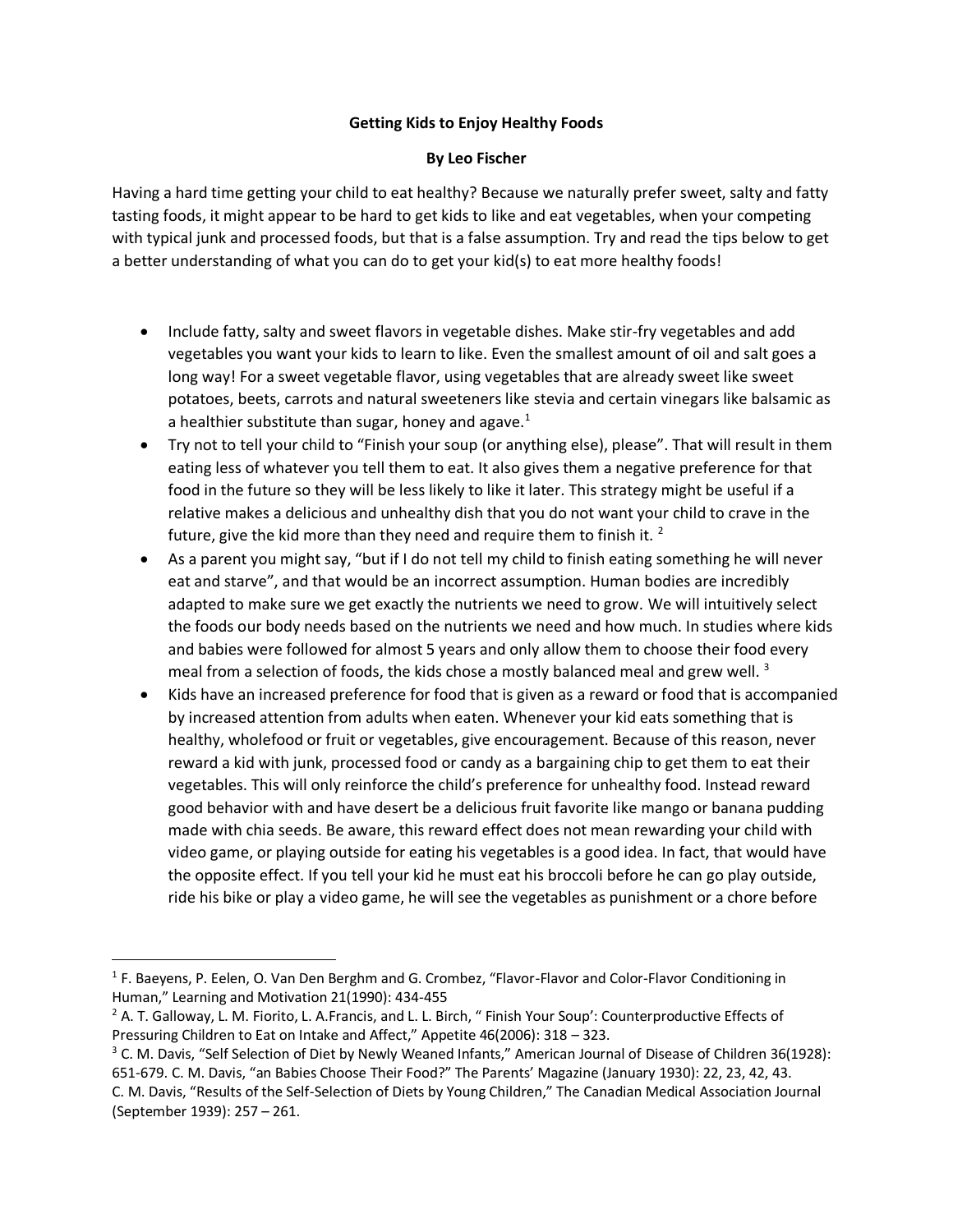the pleasure. Which would decrease the preference for that food in the future. However healthy snacks for good behavior does increase preference for that food. $45$ 

- Try not to have the food you don't want your kids to eat in your home. Get rid of the processed and sugar laden food in your home. Only have the stuff you want your kids to be eating for their health, whole foods! If other food that consumption of should be minimized is not around, you can at least be assured they won't be eating the minimized food at home. Unfortunately, as parents that means we shouldn't be a hypocrite, we must follow or own rules and set a good example.
- If you convince yourself, you can't stop eating an unhealthy processed food and continue eating it at home and, yet you also want your child to not eat that same unhealthy food. This strategy is a huge mistake, it is almost impossible for it to work that way with a good outcome. You will just make the problem a lot worse! Studies have shown that children will only learn to crave those foods more and later try harder to get those same foods they know exists at home or at a friend's house.<sup>6</sup>
- Help your child be a neophilic and not a neophobic type person. People who like trying new experiences have a better chance being open to trying new things and foods like vegetables. Make it fun for your kid to try new things and broadening their horizons by turning it into an adventure. Traveling is a great way! People who end up being neophobic do not like trying new foods and when they do try new foods they convince themselves it tasted bad anyways and they end up rating all new foods low.<sup>7</sup>
- Even if your child does not appear to like eating certain healthy foods now. Research has shown that simply exposing your child to that food over and over will increase their preference for that food eventually. Don't force it on them obviously; make each exposure fun and different. <sup>8</sup>
- Kids learn to dislike food eaten right before feeling illness or pain. Kids learn to like food when they have positive affects after eating it, like feeling healed or getting healthier. So, If you know your child is about take a pill that will make them vomit or have diarrhea or have some kind of bad side effect, make sure you give them candy or processed food you do not want them to eat in the future before they feel the negative effects of a treatment. That could include shots, surgery, or maybe even a painful study session! This effect known as the medicine effect also works the opposite way. Therefore, if your kid is just getting out of a bad illness, it might be advantageous to start giving them healthy vegetable and fruit dishes so they correlate the healthy food to acute healthier feelings. Now this does not mean it is ok to only feed your child

 $\overline{a}$ 

<sup>4</sup> L.L Birch, S. I. Zimmerman, and H. Hind, "The Influence of Social Affective Context on the Formation of Children's Food Preferences," Child Development 51(1980): 856-861.

<sup>&</sup>lt;sup>5</sup> Birch, Leann, Jennifer S. Savage, and Alison Ventura. "Influences on the Development of Children's Eating Behaviours: From Infancy to Adolescence." *Canadian journal of dietetic practice and research : a publication of Dietitians of Canada = Revue canadienne de la pratique et de la recherche en dietetique : une publication des Dietetistes du Canada* 68.1 (2007): s1–s56. Print.

<sup>6</sup> J.O. Fisher and L. L. Birch, "Restricting Access to Palatable Foods Affects Children's Behavioral Response, Food Selection, and Intake," American Journal of Clinical Nutrition 69(1999): 1264 - 1272

 $7$  B. RAUDENBUSH, R.A. FRANK, Assessing Food Neophobia: The Role of Stimulus Familiarity, In Appetite, Volume 32, Issue 2, 1999, Pages 261-271, ISSN 0195-6663, https://doi.org/10.1006/appe.1999.0229.

<sup>(</sup>http://www.sciencedirect.com/science/article/pii/S0195666399902295)

<sup>8</sup> L. L. Birch, L. Mcphee, B.C. Shoba, E. Pirok, and L. Steinberg, "What kind of Exposure Reduces Children;s Food Neophobia" Appetite 9(1987): 171-178.